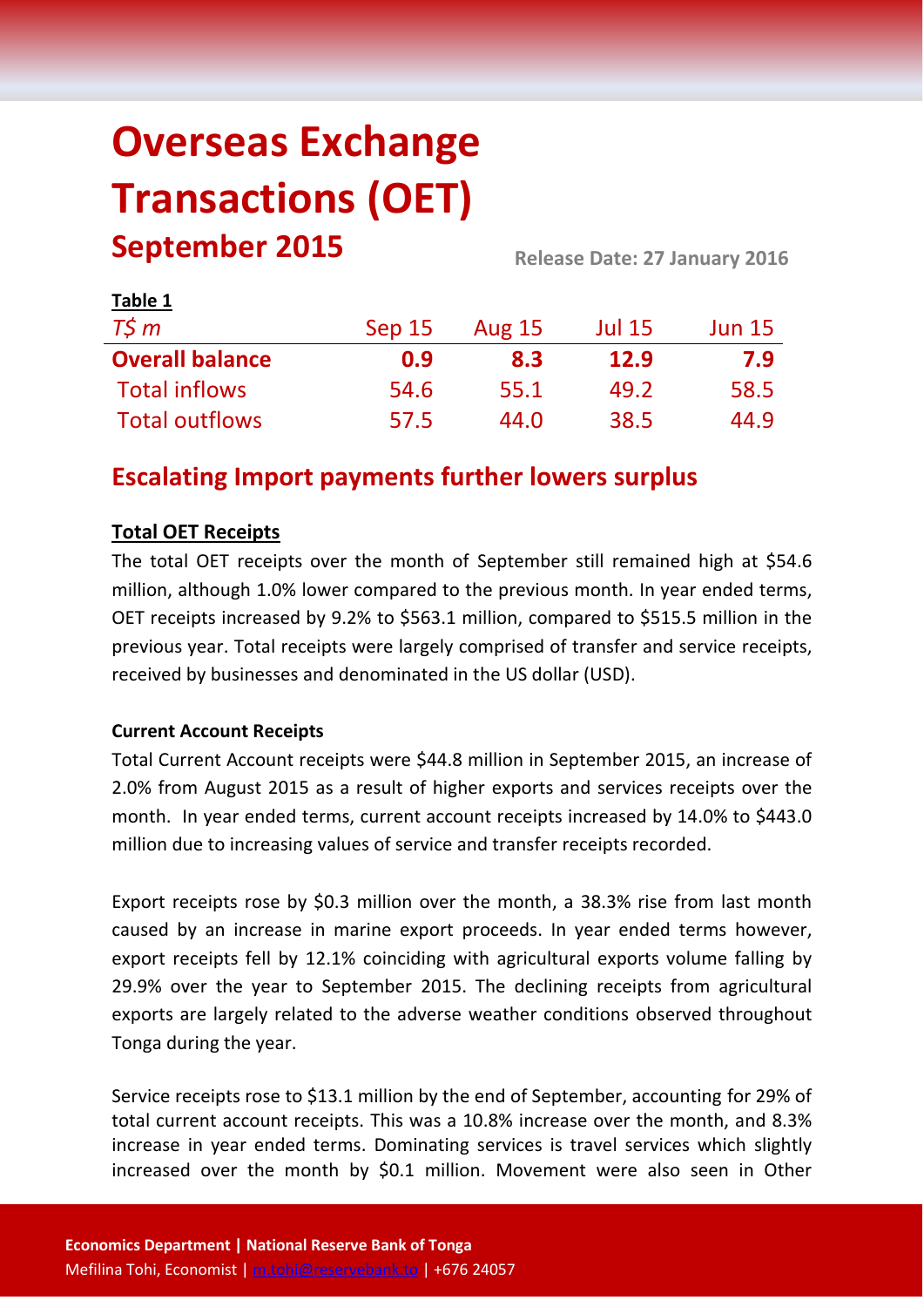services namely insurance, construction and professional and business services which rose by \$1.2 million over the month.

Transfer receipts slightly declined over September by 1.7% to \$29.5 million which represents 66% of total current account receipts. Official transfers increased by \$5.2 million due to government receiving funds for budget support. However this was offset by a reduction in both private and non-profit transfers amounting to more than \$5.7 million. Over the year, total transfers grew by 19.8% to \$291.0 million.<sup>1</sup>

#### **Capital Account & Financial Account Receipts**

No significant changes were identified in the capital account receipts for September. Financial account receipts decreased over the month by 14.7% to \$9.2 million, due to a fall in other financial investments which are mostly in the form of interbank transfers.

#### **Total OET Payments**

The total OET payments over the month of September 2015 were \$57.5 million, the highest level recorded for the year, which is a 30.5% increase from August 2015 and an 8.9% increase over the year. Majority of payments were for imports and services paid by businesses and denominated in the US dollar.

#### **Current Account Payments**

The total payments in the Current Accounts were \$53.6 million, making up 93% of the total OET payments. Over September 2015, the Current account payments increased by 31.4% reflecting higher payments made for imports, services and primary income. Over the year, total current account payments increased by 6.7% to \$474.6 million which again reflects higher imports and transfer payments.

Import payments rose by 28.4% to \$31.9 million over the month, the highest monthly payment recorded since November 2007, and coinciding with a 24.1% rise in container registrations. Contributing to the high import payments was an increase in wholesale and retail imports, supported by the opening of the new Adiloa Store and Spare Part Zone (Tonga) Ltd shop. In year-ended terms, imports remained at relatively high level of around \$301.6 million over the year to September, 11.4% more than a year ago.

**.** 

<sup>1</sup> Further information on remittances can now be found on our Remittances Data flash, available on the NRBT website.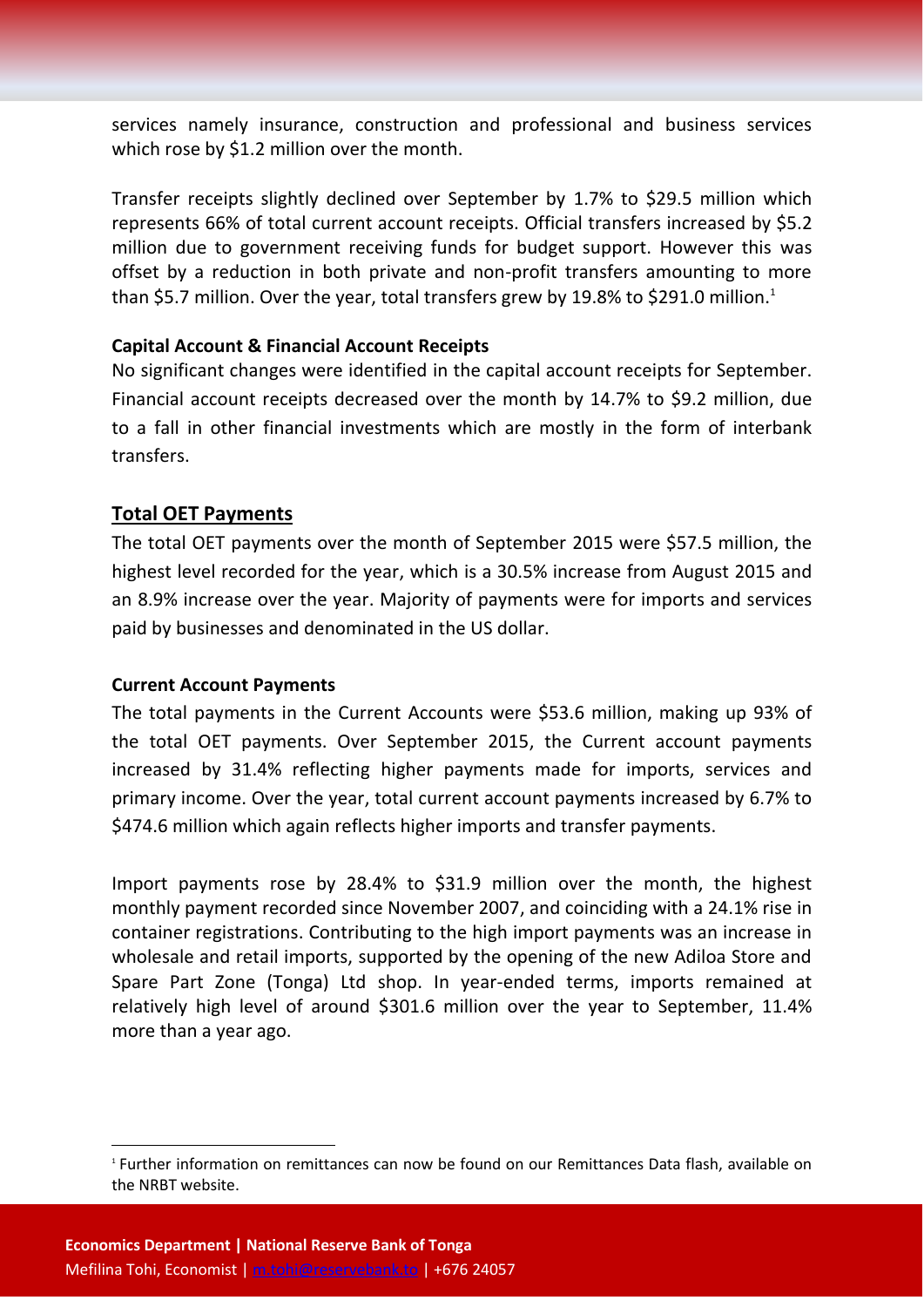Service payments also increased over the month by 15.4% to \$12.1 million due to increase in payments for transport services and private services. However, not much change is observed over the year.

Primary income payments also increased by \$4.4 million to \$5.0 million over the month of September, due mainly to payments of interest on external loans and dividends abroad. Over the year, primary income payments decreased by 22.0% to \$15.9 million.

#### **Capital & Financial Account Payments**

There were no capital account payments for official or private grants recorded over the month of September. The total payments in the Financial Account over the month of September were \$3.8 million. This was an increase of 19.2% over the month and 52.9% over the year, which were mainly payments in the form of interbank transfers and loan repayments.

#### **Overall Balance and Foreign Reserves**

The balance of Overseas Exchange Transactions, which is equivalent to the net change to foreign reserves over the month of September, was a surplus of \$0.9 million, which was significantly lower than the \$8.3 million surplus in August. The lower surplus reflects the \$8.8 million current account deficit compared to a surplus of \$3.1 million in the previous month. In year-ended terms, the overall balance was a surplus of \$40.8 million compared to \$16.7 million in the same period last year.

Foreign reserves reached a record high of \$311.7 million over the month of September, sufficient to cover 8.8 months of imports, well above the NRBT's minimum range of 3-4 months. In the previous months foreign reserves have consistently exceeded the upper reference range. Looking forward, the level of foreign reserves is still expected to pick up largely as a result of on-going aid in the form of budget support from donor partners and higher export receipts anticipated for the squash season. Although delays to the inflow of these funds will pose a risk to the outlook, the level of foreign reserves is likely to remain comfortably above the minimum range.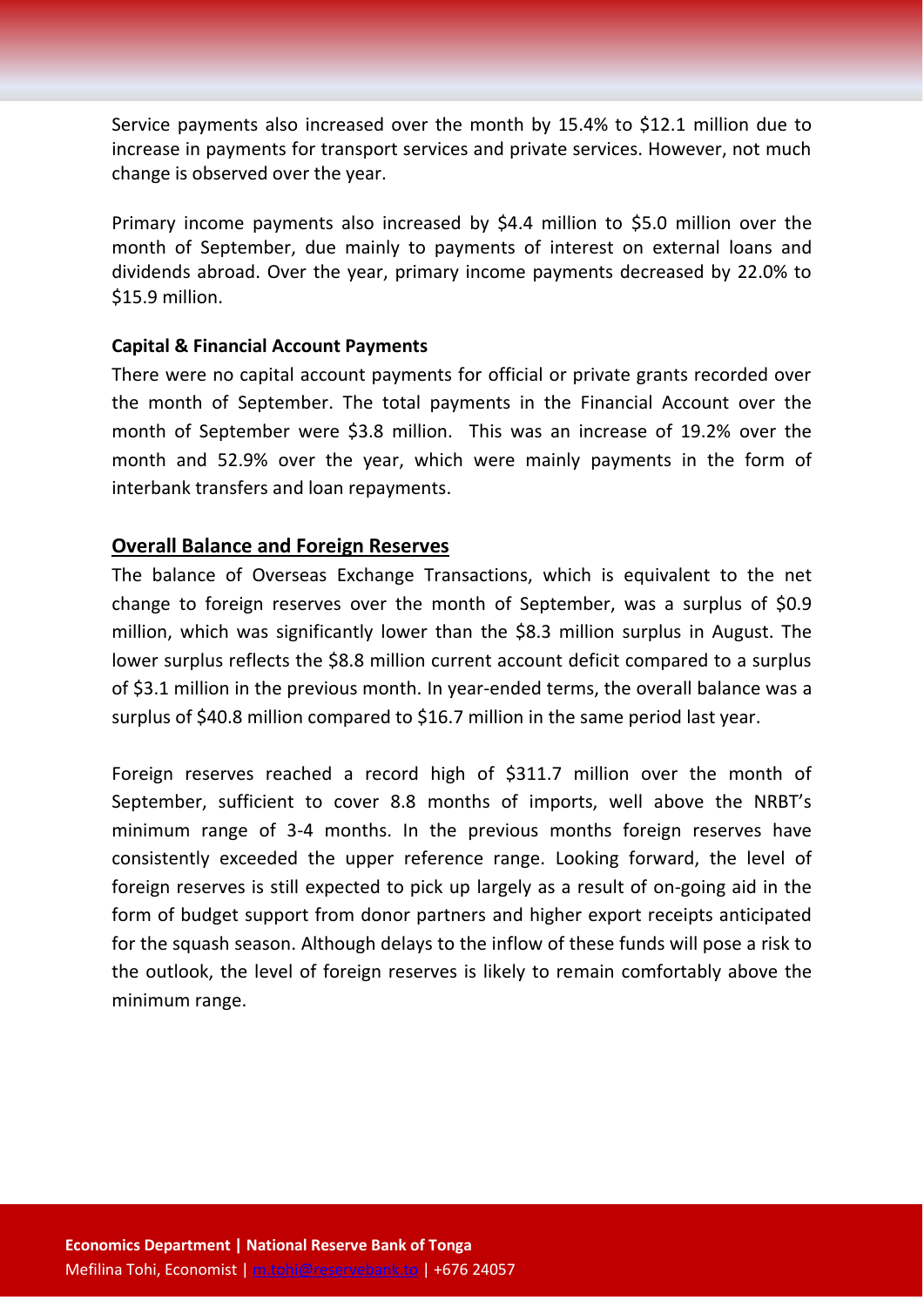### **Table 2**

| IOI 9 ILLLUIDID          |                    |               |               |              |                   |        |  |
|--------------------------|--------------------|---------------|---------------|--------------|-------------------|--------|--|
|                          | <b>Month Ended</b> |               |               |              | <b>Year Ended</b> |        |  |
|                          | <b>Sep-15</b>      | <b>Aug-15</b> | <b>Jul-15</b> | $J$ un- $15$ | $Sep-15$          | Sep-14 |  |
| <b>Total Payments</b>    | 57.5               | 44.0          | 38.5          | 44.9         | 515.0             | 472.9  |  |
| <b>Current Account</b>   | 53.6               | 40.8          | 34.9          | 42.3         | 474.6             | 444.9  |  |
| Imports                  | 31.9               | 24.8          | 21.3          | 26.6         | 301.6             | 270.9  |  |
| Services                 | 12.1               | 10.5          | 9.2           | 10.0         | 109.1             | 109.4  |  |
| Primary Income           | 5.0                | 0.6           | 0.4           | 0.6          | 15.9              | 20.4   |  |
| <b>Transfers</b>         | 4.6                | 4.9           | 3.9           | 5.1          | 47.9              | 44.3   |  |
| Official                 | 0.0                | 0.0           | 0.0           | 0.0          | 1.7               | 1.5    |  |
| Private                  | 4.5                | 4.5           | 3.9           | 4.2          | 46.2              | 42.6   |  |
| Non-Profit               | 0.1                | 0.3           | 0.1           | 0.9          | 0.1               | 0.2    |  |
| Capital Account          | 0.0                | 0.0           | 0.0           | 0.0          | 3.8               | 4.1    |  |
| Official                 | 0.0                | 0.0           | 0.0           | 0.0          | 0.0 <sub>1</sub>  | 2.3    |  |
| Private                  | 0.0                | 0.0           | 0.0           | 0.0          | 3.8               | 1.8    |  |
| <b>Financial Account</b> | 3.8                | 3.2           | 3.6           | 2.6          | 36.7              | 24.0   |  |
| Direct Investment        | 0.3                | 0.0           | 0.0           | 0.0          | 1.4               | 0.0    |  |
| Portfolio Investment     | 0.0                | 0.0           | 0.0           | 0.0          | 0.0               | 0.0    |  |
| Other Investment         | 3.5                | 3.2           | 3.6           | 2.6          | 35.3              | 24.0   |  |
|                          |                    |               |               |              |                   |        |  |
| <b>Total Receipts</b>    | 54.6               | 55.1          | 49.2          | 58.5         | 563.1             | 515.5  |  |
| <b>Current Account</b>   | 44.8               | 43.9          | 39.1          | 41.7         | 443.0             | 388.5  |  |
| <b>Exports</b>           | 1.0                | 0.7           | 0.6           | 1.0          | 14.5              | 16.5   |  |
| Agriculture              | 0.2                | 0.2           | 0.3           | 0.2          | 4.5               | 7.1    |  |
| Marines                  | 0.7                | 0.4           | 0.2           | 0.4          | 5.7               | 4.1    |  |
| Other                    | 0.1                | 0.1           | 0.1           | 0.4          | 1.6               | 2.8    |  |
| Services                 | 13.1               | 11.8          | 12.4          | 13.1         | 118.4             | 109.3  |  |
| Travel                   | 8.5                | 8.4           | 9.4           | 7.0          | 76.9              | 73.6   |  |
| Other                    | 4.6                | 3.4           | 3.0           | 6.1          | 41.5              | 35.7   |  |
| Primary Income           | 1.2                | 1.4           | 1.4           | 1.8          | 19.1              | 19.8   |  |
| <b>Transfers</b>         | 29.5               | 30.0          | 24.6          | 25.8         | 291.0             | 242.9  |  |
| Official                 | 10.1               | 4.9           | 0.4           | 6.0          | 58.6              | 36.8   |  |
| Private                  | 18.1               | 21.4          | 20.2          | 17.2         | 207.6             | 183.8  |  |
| Non-Profit               | 1.2                | 3.7           | 4.1           | 2.5          | 31.3              | 27.6   |  |
| Capital Account          | 0.5                | 0.4           | 0.6           | 2.4          | 19.6              | 35.2   |  |
| Official                 | 0.4                | 0.3           | $0.0\,$       | 1.5          | 5.8               | 10.8   |  |
| Private                  | 0.2                | 0.1           | 0.6           | 0.9          | 13.8              | 24.4   |  |
| <b>Financial Account</b> | 9.2                | 10.8          | 9.5           | 14.4         | 100.5             | 91.8   |  |
| Direct Investment        | 0.0                | $0.0\,$       | 0.5           | 0.1          | 2.4               | 14.3   |  |
| Portfolio Investment     | 0.0                | $0.0\,$       | $0.0\,$       | 0.0          | 0.0               | 0.0    |  |
| Other Investment         | 9.2                | 10.8          | 9.1           | 14.3         | 98.1              | 77.5   |  |
|                          |                    |               |               |              |                   |        |  |

**Overseas Exchange Transactions** TOP\$ millions

Sources: banking system; foreign exchange dealers, NRBT